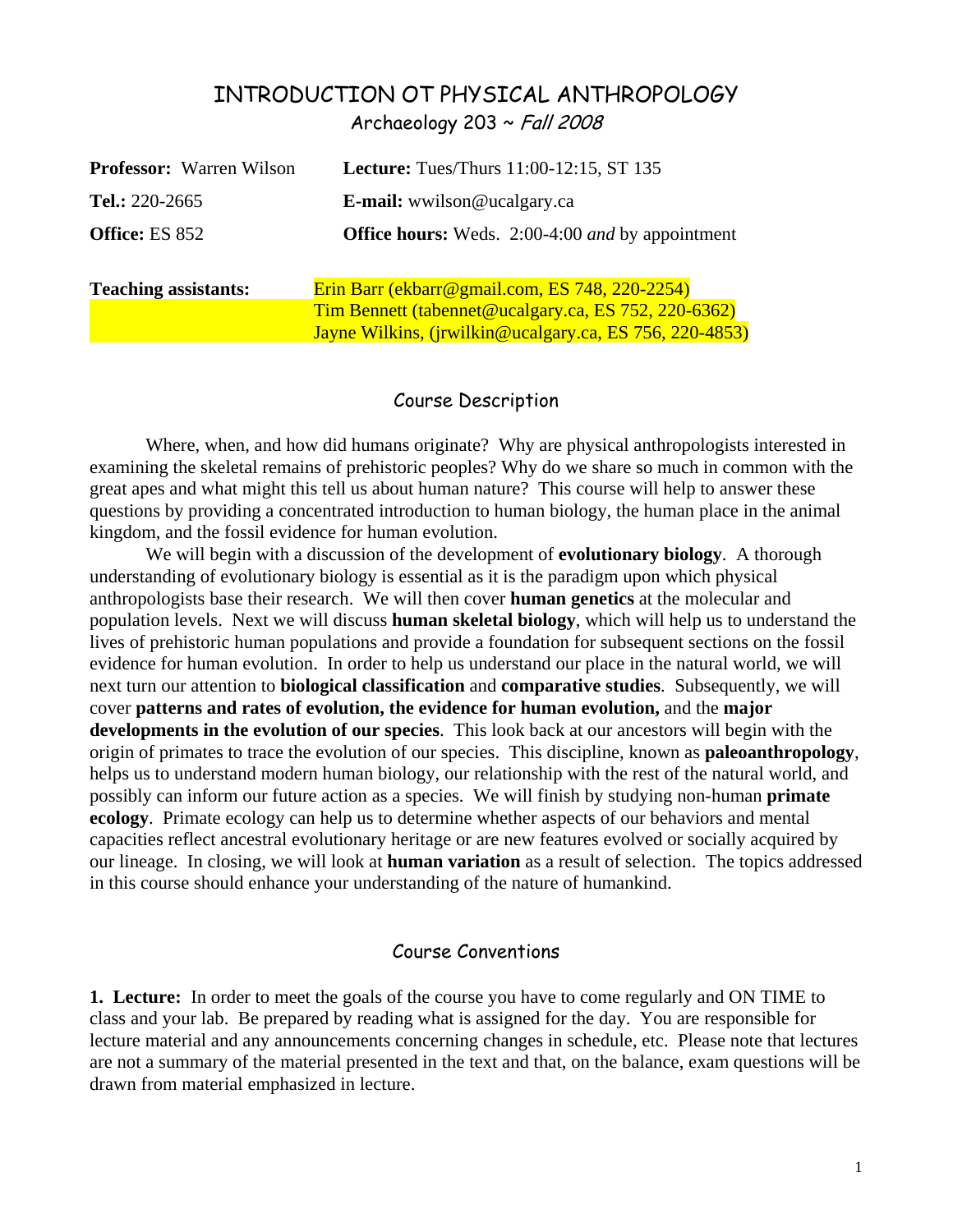**2. Reading:** You are not required to read a great deal in this class. However, keep in mind that *you are not finished with the reading assignment until you thoroughly understand it*. This will sometimes require you to read an assignment more than once. An effective way of ensuring comprehension is to read the assignment then go back through it and summarize its main points in your notebook. The coloring book exercises provide a complimentary pathway to learn the material.

## Required Texts

Jurmain, Kilgore, and Trevathan. 2005. *Introduction to Physical Anthropology*. 11<sup>th</sup> Edition. Wadsworth/Thomson Learning, Belmont, CA.

Wilson, Covert, and Dufour. 2005. *Lab Manual for Physical Anthropology*. (Available on the blackboard site for the class.)

Zihlman. 2000. *The Human Evolution Coloring Book*. Harper Perennial, Oakville, CA.

**3. Evaluation:** You will be evaluated based on your performance on two exams drawn from the lecture (multiple choice and short answer) and your work in the lab. The final exam will be comprehensive and will be scheduled by the registrar. Prior to each exam, I will hand out a list of key terms which have been covered in the lectures, reading assignments, and films and will be found on the exam. Do not define these key terms in isolation; rather, define and understand them in relation to the other key terms within the context of the course.

You must provide advance notice to the instructor if you are unable to take an exam. All requests for deferral of an examination due to health reasons must be accompanied by written documentation as outlined in the University Calendar and should be obtained while the student has the physical or emotional problem rather than after recovery. Deferred exams may be allowed in the following circumstances: illness, domestic affliction, or religious conviction. If you have missed an exam for a legitimate reason, you will be able to write a "make up" exam as close to the original exam as possible. The date and location will be at the convenience of the Archaeology Department. Travel arrangements and misreading of the syllabus are not valid reasons for requesting a deferred exam. Deferred exams will not be granted if it is determined that just cause is not shown by the student. This policy also applies to laboratory assignments.

Your final mark will be calculated as follows:

| Mid-Term (October 21)                          | 25% |
|------------------------------------------------|-----|
| Comprehensive Final Exam (registrar scheduled) | 35% |
| Lab Mark (determined by your lab instructor)   | 40% |

Letter grade assignment: At the end of the course, the numerical marks will be summed and a final letter grade will be assigned based on the following basis:

| : Letter grade<br>Percentage range |    | Percentage range | Letter grade         |
|------------------------------------|----|------------------|----------------------|
| 95 or higher                       | A+ | 68-72            | $C_{\pm}$            |
| $90 - 94$                          |    | 64-67            |                      |
| 85-89                              | А- | 59-63            | $\mathsf{C}\text{-}$ |
| 81-84                              | B+ | 54-58            | $1+$                 |
| 77-80                              |    | $50 - 53$        |                      |
| $73 - 76$                          |    | 49 or lower      |                      |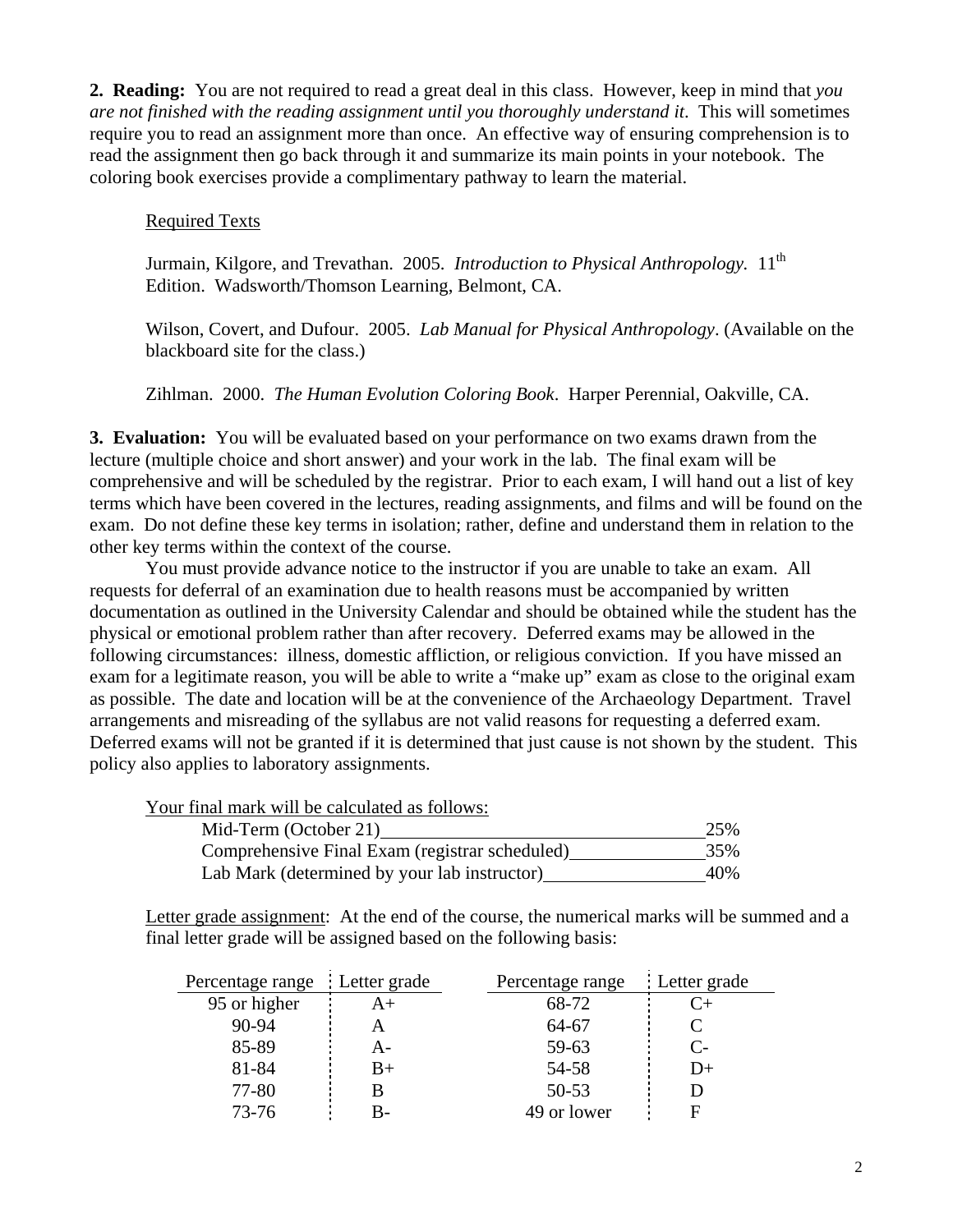**4. Academic Misconduct**: cheating is regarded as a serious academic offense. Students are advised to consult the University Calendar, which presents a Statement of Intellectual Honesty and definitions and penalties associated with cheating, plagiarism, and other academic misconduct.

**5. Retrieving Assignments:** The Freedom of Information and Protection of Privacy (FOIP) legislation disallows the practice of having students retrieve assignments from a public place, e.g., outside an instructor's office or the Department main office. Term assignments must be returned to students individually, during class, or during the instructor's office hours; if a student is unable to pick up her/his assignment s/he may provide the instructor with a stamped, self-addressed envelope to be used for the return of the assignment.

**6. Academic Accommodation**: Students with a disability, who require academic accommodation, need to register with the Disability Resource Centre (MC 295, telephone 220-8237). Academic accommodation letters need to be provided to course instructors no later than fourteen (14) days after the first day of class. It is a student's responsibility to register with the Disability Resource Centre and to request academic accommodation, if required.

**7. Office Hours:**I enjoy having visitors during my office hours and am happy to schedule additional times as necessary. These hours are yours and I encourage you to take advantage of them, whether you are having difficulty with some aspect of the course, or if you would like to discuss in greater detail something that was touched on in class.

**8. E-mail:** Students are encouraged to use the lectures, lab periods, and office hours to ask questions. For after-hours questions, the use of email is acceptable. Please write 'ARKY 203' in the 'Subject' portion of the email. The instructor and TAs receive numerous e-mails everyday. By clearly identifying the subject of your email, you will help us reply more efficiently to your emails. Note that if the instructor or TAs think that your question and related answer is of general interest, they may decide to post them on the course Blackboard space (your name will not appear).

**Safewalk**: The University of Calgary provides a "safe walk" service to any location on Campus, including the LRT, parking lots, bus zones, and campus housing. For Campus Security/Safewalk call 220-5333. Campus Security can also be contacted from any of the "Help" phones located around Campus.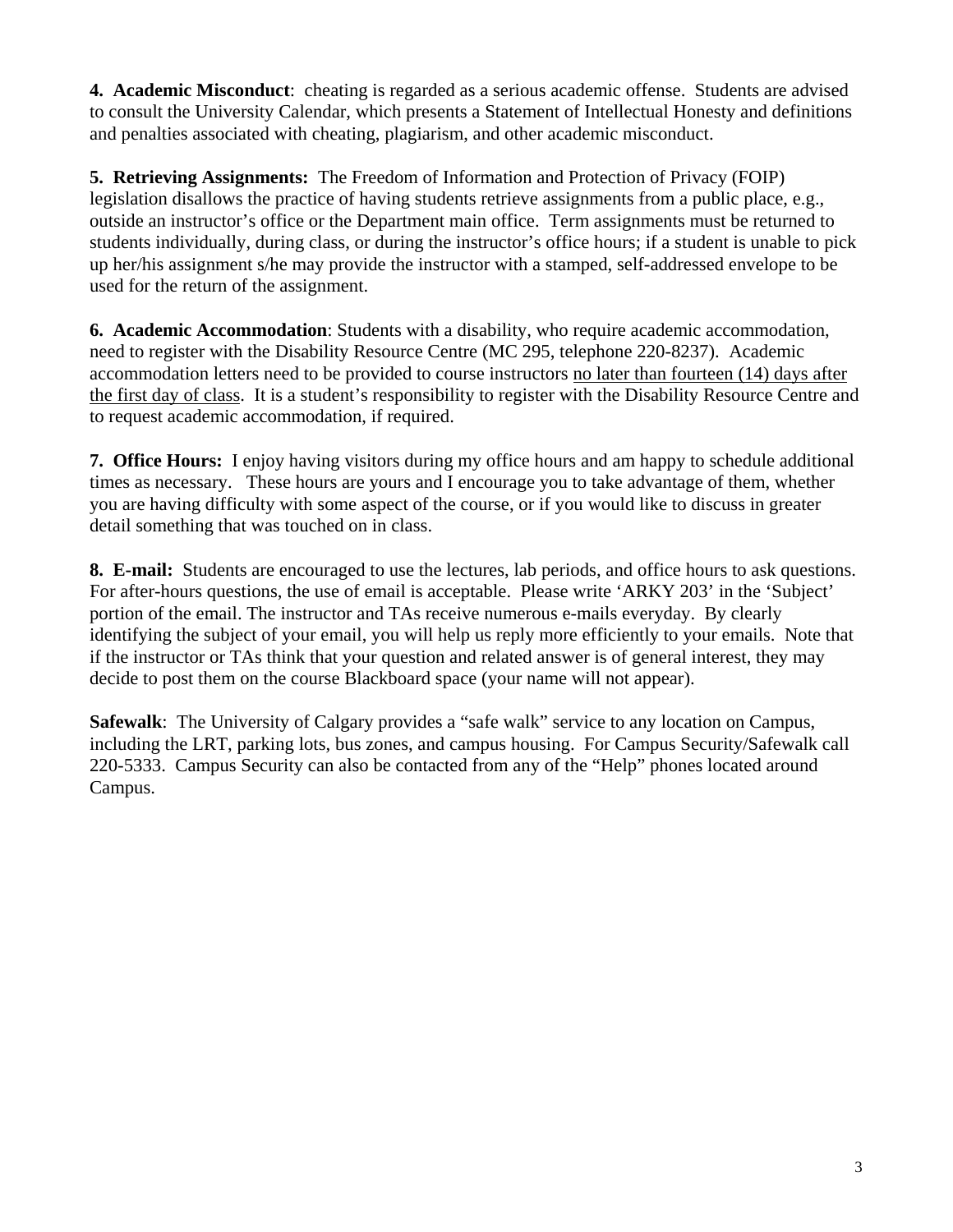| <b>Date</b> |                | $\cdots$<br><b>Topic</b>                                                                     | Reading <sup>2</sup>                        | <b>Reading/Drawing in</b><br>Coloring Book <sup>3</sup> |  |  |
|-------------|----------------|----------------------------------------------------------------------------------------------|---------------------------------------------|---------------------------------------------------------|--|--|
| Sept.       | 9              | Introduction: physical anthropology, scientific method                                       | "Scientists' Tools"<br>$\overline{4}$       | $1-1, 1-2$                                              |  |  |
| Sept.       | 11             | Evolution: history of evolutionary thought                                                   | $2 - 17$                                    | $1-3, 1-4$                                              |  |  |
| Sept.       | 16             | Evolution: history of evolutionary thought                                                   | 19-35                                       | $1 - 5, 1 - 6, 1 - 7$                                   |  |  |
| Sept.       | 18             | Evolution: natural selection- Gould video                                                    | Darwin-Wallace<br>paper (1858) <sup>4</sup> | $1-8, 1-9$                                              |  |  |
| Sept.       | 23             | Genetics & inheritance: early ideas, peas & people                                           | 65-79                                       | $1-10, 1-11, 1-12$                                      |  |  |
| Sept.       | 25             | Genetics & inheritance: molecular genetics                                                   | 37-63                                       | 2-1 through 2-6, 6-1, 6-7                               |  |  |
| Sept.       | 30             | Evolution & genetics: modern synthesis & population genetics                                 | 79-93                                       | $1-16, 1-17$                                            |  |  |
| Oct.        | $\overline{c}$ | Evolution & genetics: modern synthesis & population genetics                                 | 390-395                                     |                                                         |  |  |
| Oct.        | 7              | Human skeletal biology - Guest lecture                                                       | see "A" below                               | $6-4, 6-5, 6-6$                                         |  |  |
| Oct.        | 9              | Paleoanthropology: macroevolution & extinction                                               | 114-117                                     |                                                         |  |  |
| Oct.        | 14             | Paleoanthropology: guiding principles                                                        | TBD                                         | $2 - 15$                                                |  |  |
| Oct.        | 16             | Paleoanthropology: how do we know what we know?, primate<br>origins (Eocene)                 | 203-219                                     | 2-7 through 2-11, 5-2, 5-3                              |  |  |
| Oct.        | 21             | <b>Mid-Term Exam</b>                                                                         |                                             |                                                         |  |  |
| Oct.        | 23             | Paleoanthropology: anthropoids, hominoid, and homind origins<br>(Oligocene through Pliocene) | 219-233                                     | 1-22, 5-4 through 5-12                                  |  |  |
| Oct.        | 28             | Paleoanthropology: Pliocene hominids (cont.) and the origin of the<br>genus Homo             | 235-261                                     | 5-14 through 5-20                                       |  |  |
| Oct.        | 30             | Paleoanthropology: Pliocene hominid wrap-up & H. erectus                                     | 263-294                                     | 5-20 through 5-24                                       |  |  |
| Nov.        | 4              | Paleoanthropology: VIDEO "History of the Anthropoid"                                         | 297-321                                     | 5-25 through 5-28                                       |  |  |
| Nov.        | 6              | Paleoanthropology: Archaic Homo sapiesearly to late                                          | 323-351                                     | $5 - 13$                                                |  |  |
| Nov.        | 11             | Reading Day~No Class                                                                         |                                             |                                                         |  |  |
| Nov.        | 13             | Paleoanthropology: past & present behavior                                                   | 353-376                                     | 5-29 through 5-30                                       |  |  |
| Nov.        | 18             | Primatology: Primate Classification & VIDEO: Prime Time<br>Primates                          | 95-114, 122-153                             | 3-1 through 3-5                                         |  |  |
| Nov.        | 20             | Primatology: behavior & communication                                                        | 155-165                                     | 3-6, 3-18 through 3-22                                  |  |  |
| Nov.        | 25             | Primatology: field primatology                                                               | 165-177                                     | 3-23 through 3-26                                       |  |  |
| Nov.        | 27             | Primatology: field primatology, VIDEO: New Chimpanzees                                       | 181-191                                     | 3-27 through 3-30                                       |  |  |
| Dec.        | $\overline{2}$ | Primatology: wrap up, 10 enduring questions, demonic males?                                  | 191-201                                     | 3-32 through 3-34, 4-35                                 |  |  |
| Dec.        | 4              | Human variation & adaptation                                                                 | 379-390, 396-399                            | $6-13, 6-14, 6-15$                                      |  |  |
| tba         |                | <b>COMPREHENSIVE FINAL EXAM</b>                                                              |                                             |                                                         |  |  |

## Archaeology 203- Fall 2008: Schedule<sup>1</sup>

<sup>1</sup> Note, the schedule of topics may change, but the exam dates will not change.<br><sup>2</sup> Page numbers are from the <u>Introduction to Physical Anthropology</u> textbook.

 $3$  This book will enhance your understanding of the topics addressed both in the lecture and lab sections of this course. You may wish to read/color several sections in addition to those suggested here.

<sup>4</sup> On the Arky 203 Blackboard site.

 $TBD =$  to be determined, watch for an announcement on the blackboard site

**A**: Armelagos (2000) Take two beers and call me in 1,600 years. *Natural History* 5:50-53. This paper is available both on-line (http://www.findarticles.com/p/articles/mi\_m1134/is\_4\_109/ai\_62324477, and in UC Electronic Journalshttp://www.ucalgary.ca/library/ejournals/) and on reserve in the library.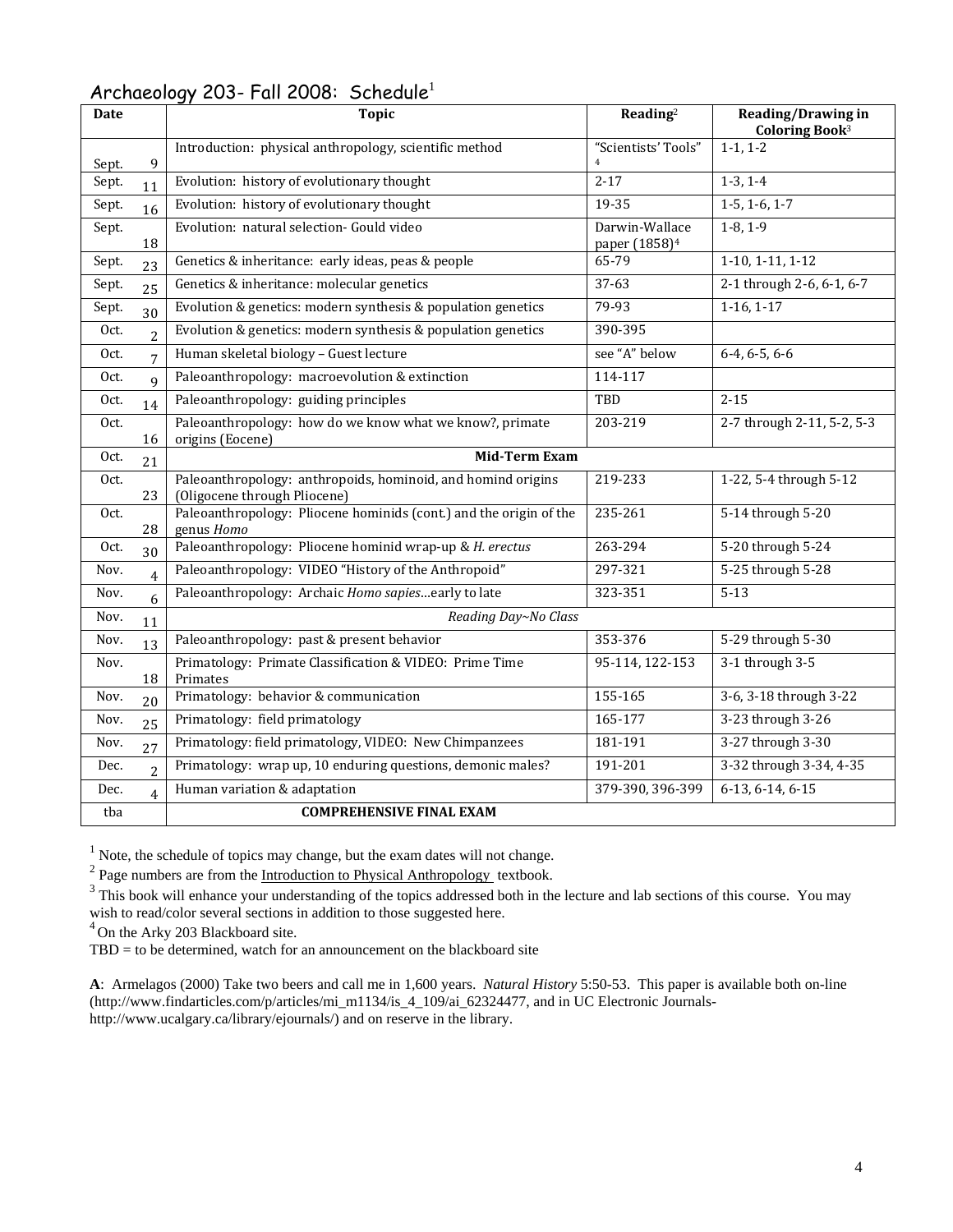# **DEPARTMENT OF ARCHAEOLOGY STATEMENT OF INTELLECTUAL HONESTY**

(With thanks to the Department of Anthropology for use of their Statement of Intellectual Honesty as our guide.)

Intellectual honesty is the cornerstone of the development and acquisition of knowledge. Knowledge is cumulative and further advances are predicated on the contributions of others. In the normal course of scholarship, these contributions are apprehended, critically evaluated and utilized as a foundation for further inquiry. Intellectual honesty demands that the contribution of others be acknowledged.

Essentially, plagiarism is a form of cheating that involves submitting or presenting work in a course as if it were the student's own done expressly for that particular course when, in fact, it is not. Most commonly plagiarism exists when:

- a) the work submitted or presented was done, in whole or in part, by an individual other than the one submitting or presenting the work (this includes having another person impersonate the student or otherwise substituting the work of another for one's own in an examination or test).
- b) parts of the work are taken from another source without references to the original author.
- c) the whole work is copied from another source and/or
- d) a student submits or presents work in one course which has also been submitted in another course (even though it may be entirely the work of that student) without the express consent of the instructors of the courses concerned.

While it is recognized that scholarly work often involves reference to the ideas, data and conclusions of other scholars, intellectual honesty requires that such references be explicitly and clearly noted. Plagiarism is an extremely serious academic offense.

The elementary rules of quotation and paraphrase are given below. There are further details and conventions of punctuation that you will need to look up in a manual of style, but observance of these rules should assure compliance with contemporary standards of intellectual honesty.

1. If you use more than four words from any source, put them in quotation marks and identify the source with a reference.

### EXAMPLE:

It has been observed that "many tribes are, in a sense, ethnographic fictions" (Leach 1954: 291).

2. If your direct quotation is more than three lines long, put it in block form, that is, left and right indented and single-spaced, without quotation marks and with a reference.

### EXAMPLE:

Malinowski thought of tribes as social systems with well defined boundaries. This conception of tribe was later to be challenged by one of his students, who observed that:

The ethnographer has often only managed to discern that existence of 'a tribe' because he took it as axiomatic that this kind of cultural entity must exist (Leach 1954: 291).

3. To paraphrase the work of another means to present the same train of thought and evidence, but rephrased into your own words. Whenever you do this, you must include a note or reference to the source. A common mistake is to break up an author's words, and rearrange them slightly, passing them off as your own. This is wrong, even if you include a note or reference to the source. To do this for more than a few words is to commit plagiarism.

Below are three passages. The first is an excerpt from E.A. Leach, *Political Systems of Highland Burma*. The second is an improper paraphrase of the passage that would be considered plagiarism. The third is a proper paraphrase.